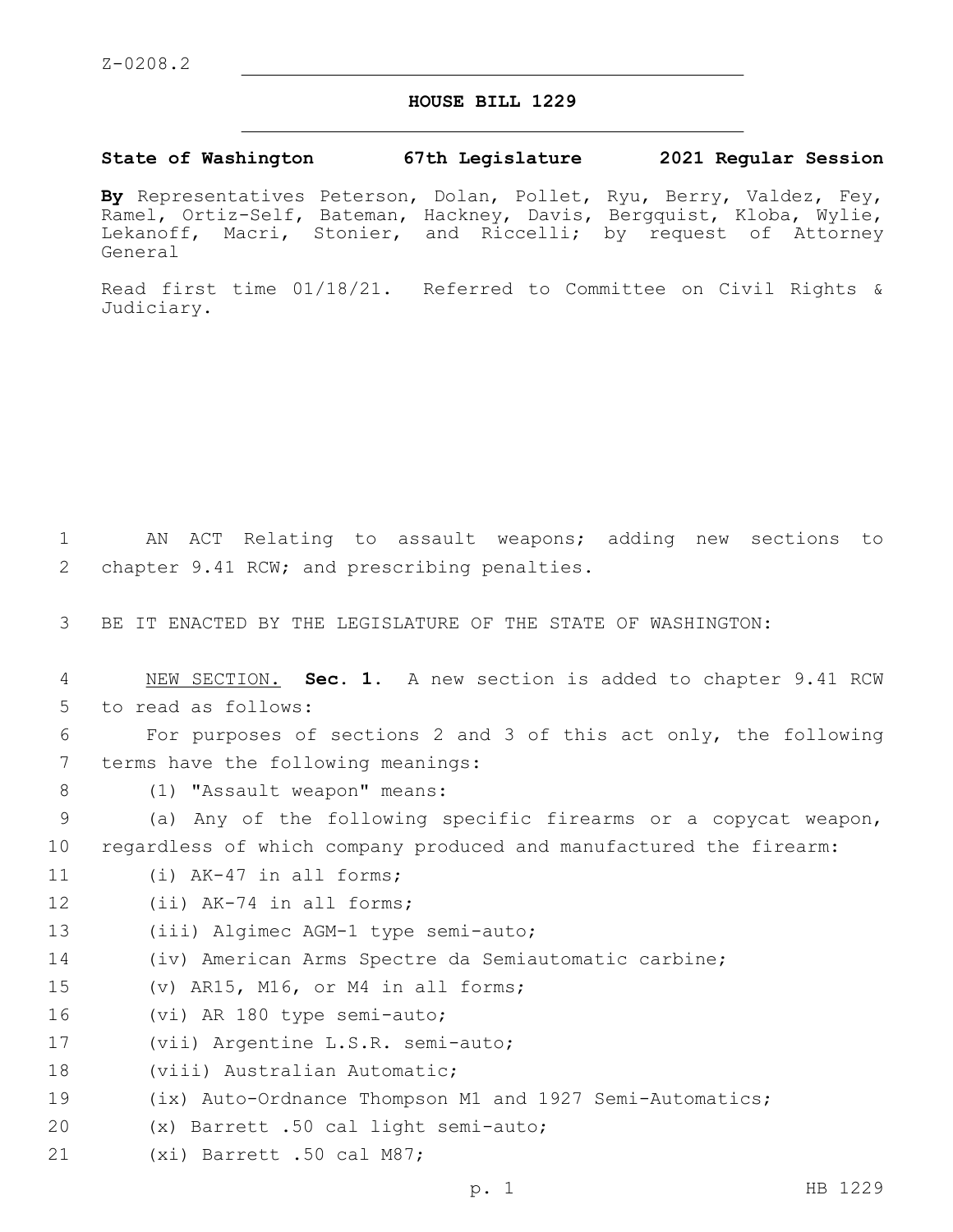| $\mathbf 1$  | $(xii)$ Barrett .50 cal M107A1;             |
|--------------|---------------------------------------------|
| $\mathbf{2}$ | (xiii) Barrett REC7;                        |
| 3            | (xiv) Beretta AR70/S70 type semi-auto;      |
| 4            | (xv) Bushmaster Carbon 15;                  |
| 5            | (xvi) Bushmaster ACR;                       |
| 6            | (xvii) Bushmaster XM-15;                    |
| 7            | (xviii) Bushmaster MOE;                     |
| 8            | (xix) Calico models M100 and M900;          |
| 9            | (xx) CETME Sporter;                         |
| 10           | (xxi) CIS SR 88 type semi-auto;             |
| 11           | (xxii) Colt CAR 15;                         |
| 12           | $(xxiii)$ Daewoo K-1;                       |
| 13           | $(xxiv)$ Daewoo K-2;                        |
| 14           | (xxv) Dragunov Semi-Auto;                   |
| 15           | (xxvi) Fabrique Nationale FAL in all forms; |
| 16           | (xxvii) Fabrique Nationale F2000;           |
| 17           | (xxviii) Fabrique Nationale L1A1 Sporter;   |
| 18           | (xxix) Fabrique Nationale M249S;            |
| 19           | (xxx) Fabrique Nationale PS90;              |
| 20           | (xxxi) Fabrique Nationale SCAR;             |
| 21           | (xxxii) FAMAS .223 Semi-Auto;               |
| 22           | (xxxiii) Galil;                             |
| 23           | (xxxiv) Heckler & Koch G3 in all forms;     |
| 24           | $(xxxv)$ Heckler & Koch HK-41/91;           |
| 25           | (xxxvi) Heckler & Koch HK-43/93;            |
| 26           | (xxxvii) Heckler & Koch HK94A2/3;           |
| 27           | (xxxviii) Heckler & Koch MP-5 in all forms; |
| 28           | (xxxix) Heckler & Koch PSG-1;               |
| 29           | (x1) Heckler & Koch SL8;                    |
| 30           | (xli) Heckler & Koch UMP;                   |
| 31           | (xlii) Manchester Arms Commando MK-45;      |
| 32           | (xliii) Manchester Arms MK-9;               |
| 33           | $(xliv)$ SAR-4800;                          |
| 34           | (xlv) SIG AMT SG510 in all forms;           |
| 35           | (xlvi) SIG SG550 in all forms;              |
| 36           | $(xlvii)$ SKS;                              |
| 37           | (xlviii) Spectre M4;                        |
| 38           | (xlix) Springfield Armory BM-59;            |
| 39           | (1) Springfield Armory G3;                  |
| 40           | (li) Springfield Armory SAR-8;              |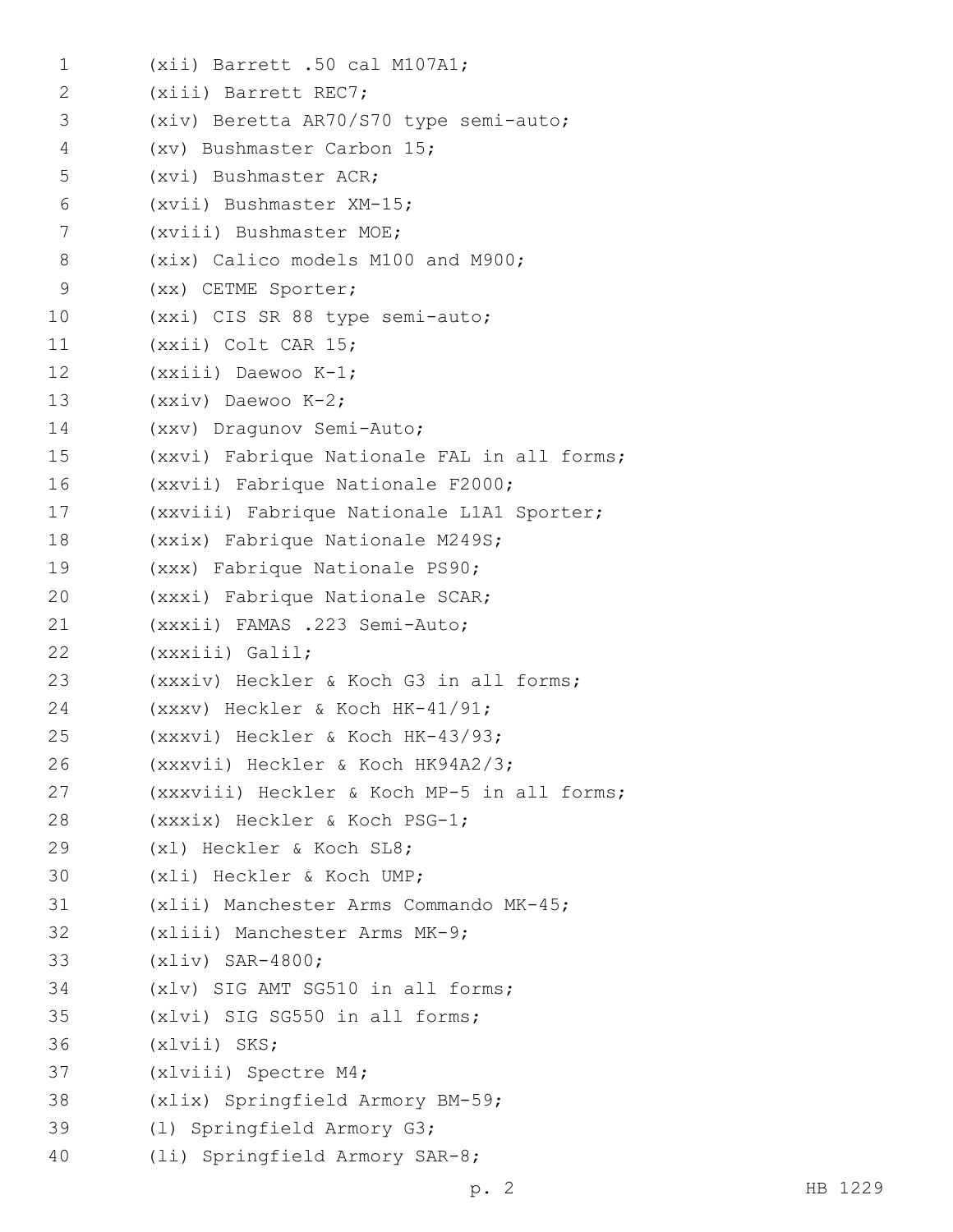- (lii) Springfield Armory SAR-48;1
- (liii) Springfield Armory SAR-3;2
- (liv) Springfield Armory M-21 Sniper;3
- (lv) Springfield Armory M1A;4
- 5 (lvi) Smith & Wesson M&P 15;
- 6 (lvii) Sterling Mk 1;
- $7$  (lviii) Sterling Mk  $6/7$ ;
- 8 (lix) Steyr AUG;
- 9 (1x) TNW M230;
- 10 (lxi) FAMAS F11; or
- 11 (lxii) Uzi 9mm carbine/rifle;

12 (b) A semiautomatic, centerfire, or rimfire rifle that has an 13 overall length of less than 30 inches; or

14 (c) A conversion kit, part, or combination of parts, from which 15 an assault weapon can be assembled if those parts are in the 16 possession or under the control of the same person.

 "Assault weapon" does not include antique firearms, any firearm that has been made permanently inoperable, any firearm that is manually operated by bolt, pump, lever, or slide action, or a pistol that is not identified in (a) of this subsection and does not meet the description in subsection (2) of this section.

22 (2) "Copycat weapon" means a semiautomatic, centerfire firearm 23 that has the capacity to accept a detachable magazine and has one or 24 more of the following:

25 (a) A pistol grip that protrudes conspicuously beneath the action 26 of the weapon, unless the firearm is a pistol as defined in this 27 section:

- 28 (b) Thumbhole stock;
- 
- 29 (c) Folding or telescoping stock;

30 (d) Forward pistol, vertical, angled, or other grip designed for 31 use by the nonfiring hand to improve control during a high rate of 32 fire;

33 (e) Flash suppressor, flash guard, flash eliminator, flash hider, 34 sound suppressor, silencer, or any item designed to reduce the visual 35 or audio signature of the firearm;

36 (f) Muzzle brake, recoil compensator, or any item designed to be 37 affixed to the barrel to reduce recoil or muzzle rise;

38 (g) Threaded barrel designed to attach a flash suppressor, sound 39 suppressor, muzzle break, or similar item; or

40 (h) Grenade launcher or flare launcher.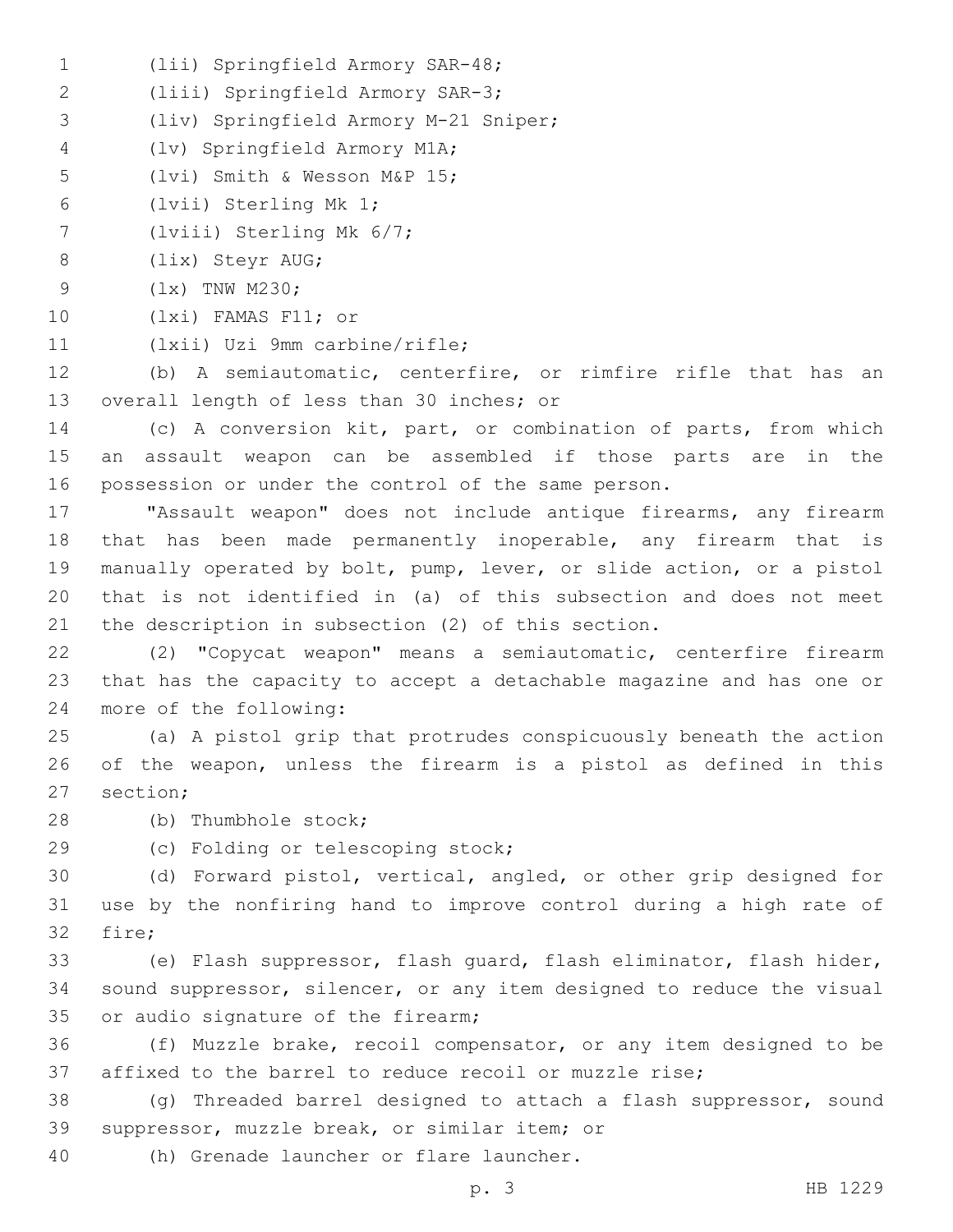(3) "Detachable magazine" means an ammunition feeding device that can be loaded or unloaded while detached from a firearm and readily 3 inserted into a firearm.

 (4) "Semiautomatic" means any firearm that uses a portion of the energy of a firing cartridge to extract the fired cartridge case and chamber the next round, and that requires a separate pull of the 7 trigger to fire each cartridge.

 NEW SECTION. **Sec. 2.** A new section is added to chapter 9.41 RCW 9 to read as follows:

 (1) No person in this state may manufacture, possess, distribute, import, transfer, sell, offer for sale, purchase, or otherwise transfer any assault weapon except as authorized in this section.

 (2) Subsection (1) of this section does not apply to any of the 14 following:

 (a) The possession of an assault weapon by a person who legally possessed the assault weapon on the effective date of this section, 17 or possession of an assault weapon by a person who, on or after the effective date of this section, acquires possession of the assault weapon by operation of law upon the death of the former owner who was in legal possession of the assault weapon, provided the person in possession of the assault weapon can establish such provenance. A person who legally possesses an assault weapon under this subsection may not sell or transfer the assault weapon to any other person in 24 this state other than to a licensed dealer, to a federally licensed gun smith for the purpose of service or repair, or to a law enforcement agency for the purpose of permanently relinquishing the 27 assault weapon;

 (b) Any government officer, agent, or employee; member of the armed forces of the United States or the state of Washington; or law enforcement officer, to the extent that such person is otherwise authorized to acquire or possess an assault weapon and does so while 32 acting within the scope of his or her duties;

 (c) The manufacture, offering for sale, sale, importation, or transfer of an assault weapon by a licensed firearms manufacturer for the purposes of sale to any branch of the armed forces of the United States or the state of Washington, or to a law enforcement agency in 37 this state for use by that agency or its employees;

 (d) The possession, offering for sale, sale, importation, or transfer of an assault weapon by a dealer that is properly licensed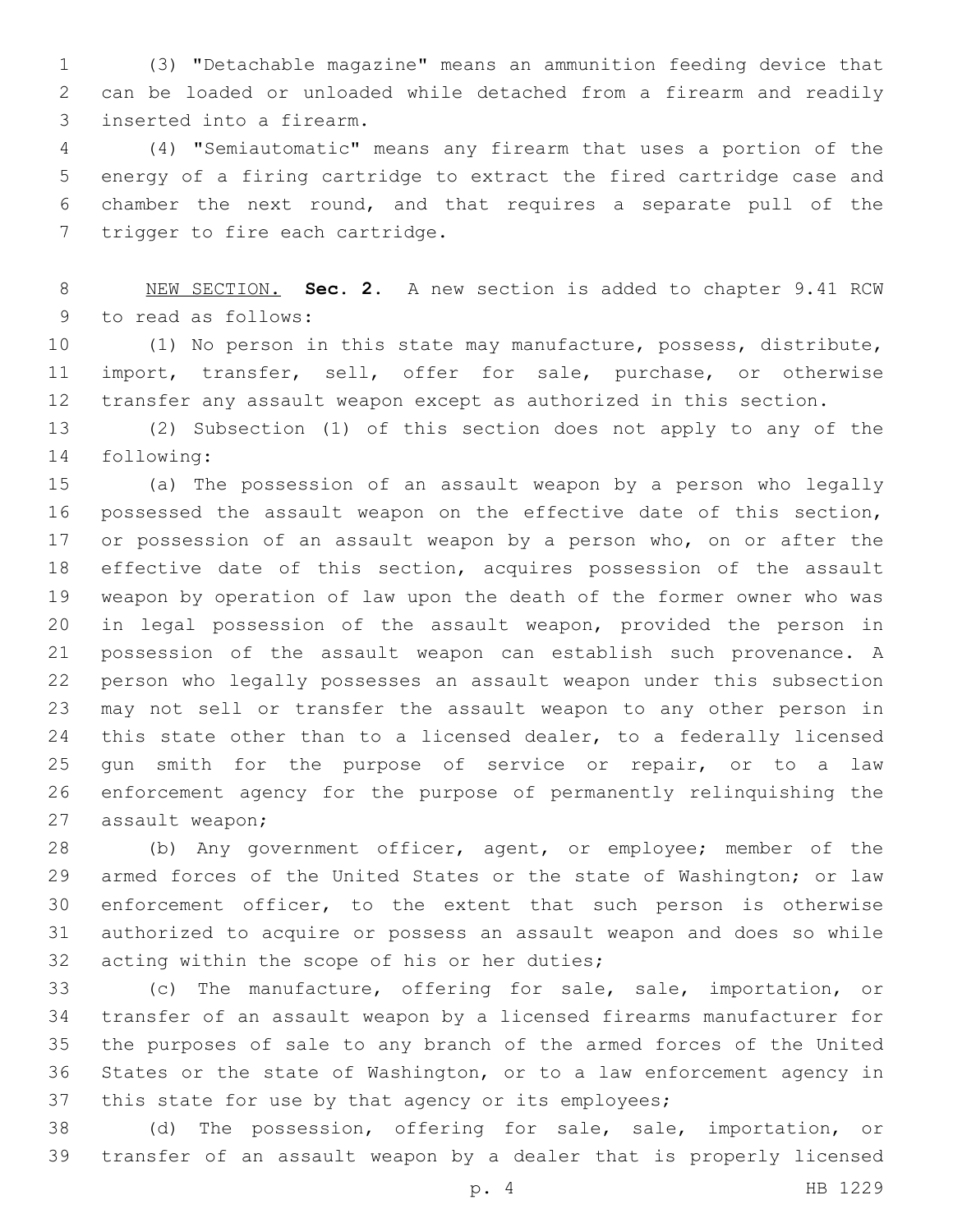under federal and state law for the purpose of sale to any branch of the armed forces of the United States or the state of Washington, or to a law enforcement agency in this state for use by that agency or 4 its employees for law enforcement purposes;

 (e) The possession, offering for sale, sale, importation, or transfer of an assault weapon by a dealer that is properly licensed under federal and state law where the dealer acquires the assault weapon from a person legally authorized to possess or transfer the assault weapon under (a) of this subsection for the purpose of selling or transferring the assault weapon to a person who does not 11 reside in this state;

 (f) The transfer to and possession of a legally possessed assault weapon by a federally licensed gunsmith for the purposes of service 14 or repair, and the return of the assault weapon to the lawful owner;

 (g) The possession, offering for sale, sale, importation, or transfer of an unloaded assault weapon for the purpose of permanently relinquishing it to a law enforcement agency in this state;

 (h) The importation or possession of an assault weapon for the purpose of lawfully participating in a sporting event officially sanctioned by a club or organization established in whole or in part 21 for the purpose of sponsoring sport shooting events;

 (i) The possession, importation, purchase, or transfer of an assault weapon by marshals, sheriffs, prison or jail wardens or their deputies, or other law enforcement officers of this or another state while acting within the scope of their duties, including such possession while not on duty, but specifically authorized by command staff and necessary for the performance of such duties;

 (j) The possession of an assault weapon by law enforcement officers retired for service or physical disabilities, when the assault weapon in question was acquired as part of the officer's 31 separation from service;

 (k) Members of the armed forces of the United States or of the national guard or organized services, when on duty;

 (l) Officers or employees of the United States duly authorized to 35 possess assault weapons;

 (m) Any persons lawfully engaged in shooting at a duly licensed, 37 lawfully operated shooting range; or

 (n) The possession or transfer of an unloaded assault weapon for the purpose of permanently relinquishing it to a law enforcement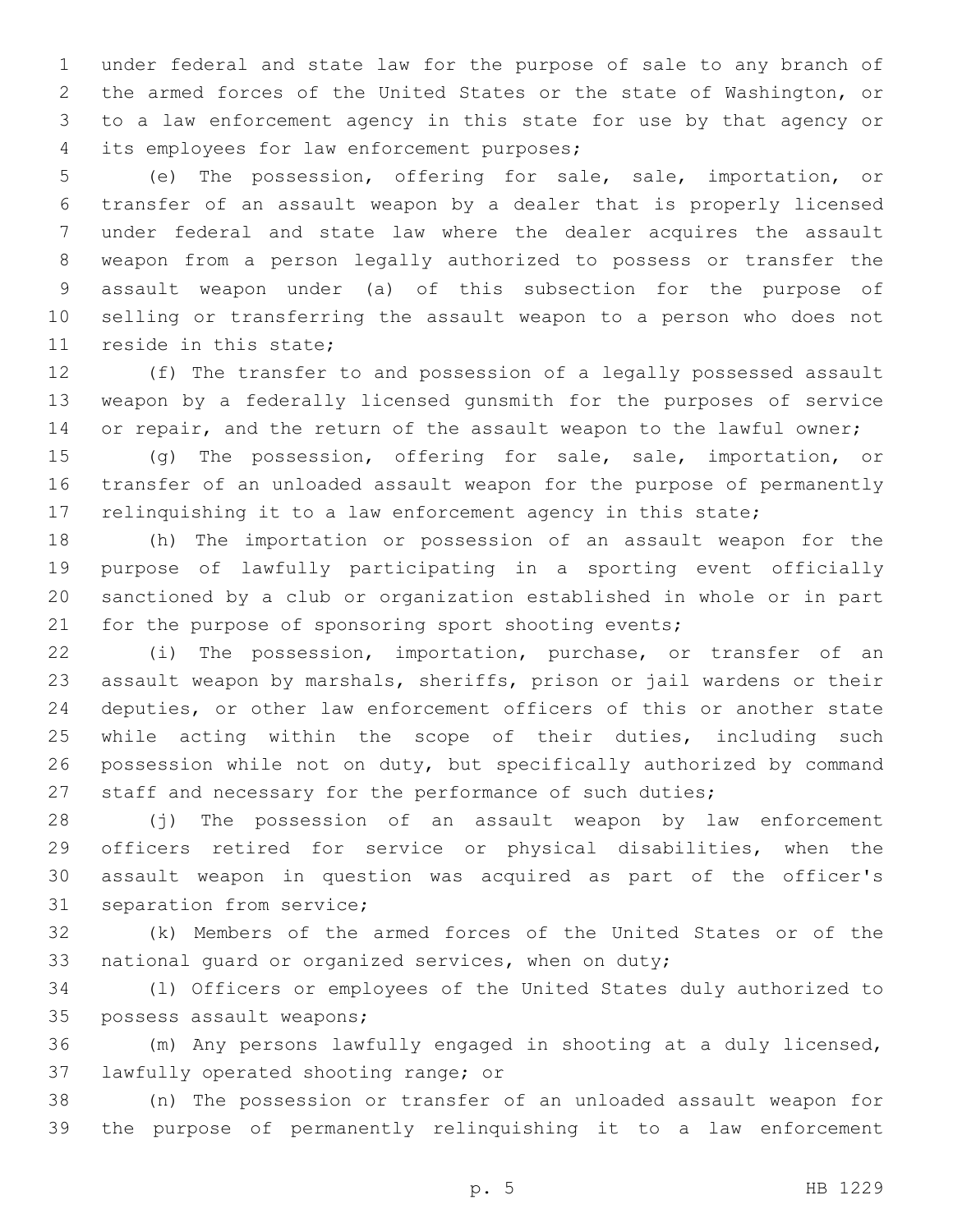agency in this state. An assault weapon relinquished to a law enforcement agency under this subsection must be destroyed.

 (3) In order to continue to possess an assault weapon that was legally possessed on the effective date of this section, the person possessing the assault weapon shall possess the assault weapon only on property owned or immediately controlled by the person, or while engaged in the legal use of the assault weapon at a duly licensed firing range, or while engaged in a lawful outdoor recreational activity such as hunting, or while traveling to or from either of these locations for the purpose of engaging in the legal use of the assault weapon, provided that the assault weapon is stored unloaded and in a separate locked container during transport.

 (4) A person who violates this section is guilty of a class C 14 felony punishable under chapter 9A.20 RCW.

 NEW SECTION. **Sec. 3.** A new section is added to chapter 9.41 RCW 16 to read as follows:

 (1) Except as provided in subsection (2) of this section, a 18 person shall not:

(a) Transport an assault weapon into Washington state; or

 (b) Possess, sell, offer to sell, transfer, purchase, or receive 21 an assault weapon.

 (2)(a) A person who lawfully possessed, has a purchase order for, or completed an application to purchase an assault weapon before January 1, 2022, and who has registered the assault weapon with the 25 Washington state patrol may:

(i) Continue to possess and transport the assault weapon; or

 (ii) While carrying a court order requiring the surrender of the assault weapon, transport the assault weapon directly to a law enforcement unit, barracks, or station if the person has notified the law enforcement unit, barracks, or station that the person is transporting the assault weapon in accordance with a court order and 32 the assault weapon is unloaded.

 (b) A licensed firearms dealer may continue to possess, sell, offer for sale, or transfer an assault weapon or a copycat weapon that the licensed firearms dealer lawfully possessed on or before 36 January 1, 2022.

(c) A person may transport an assault weapon to or from:

 (i) An ISO 17025 accredited, national institute of justice– 39 approved ballistics testing laboratory; or